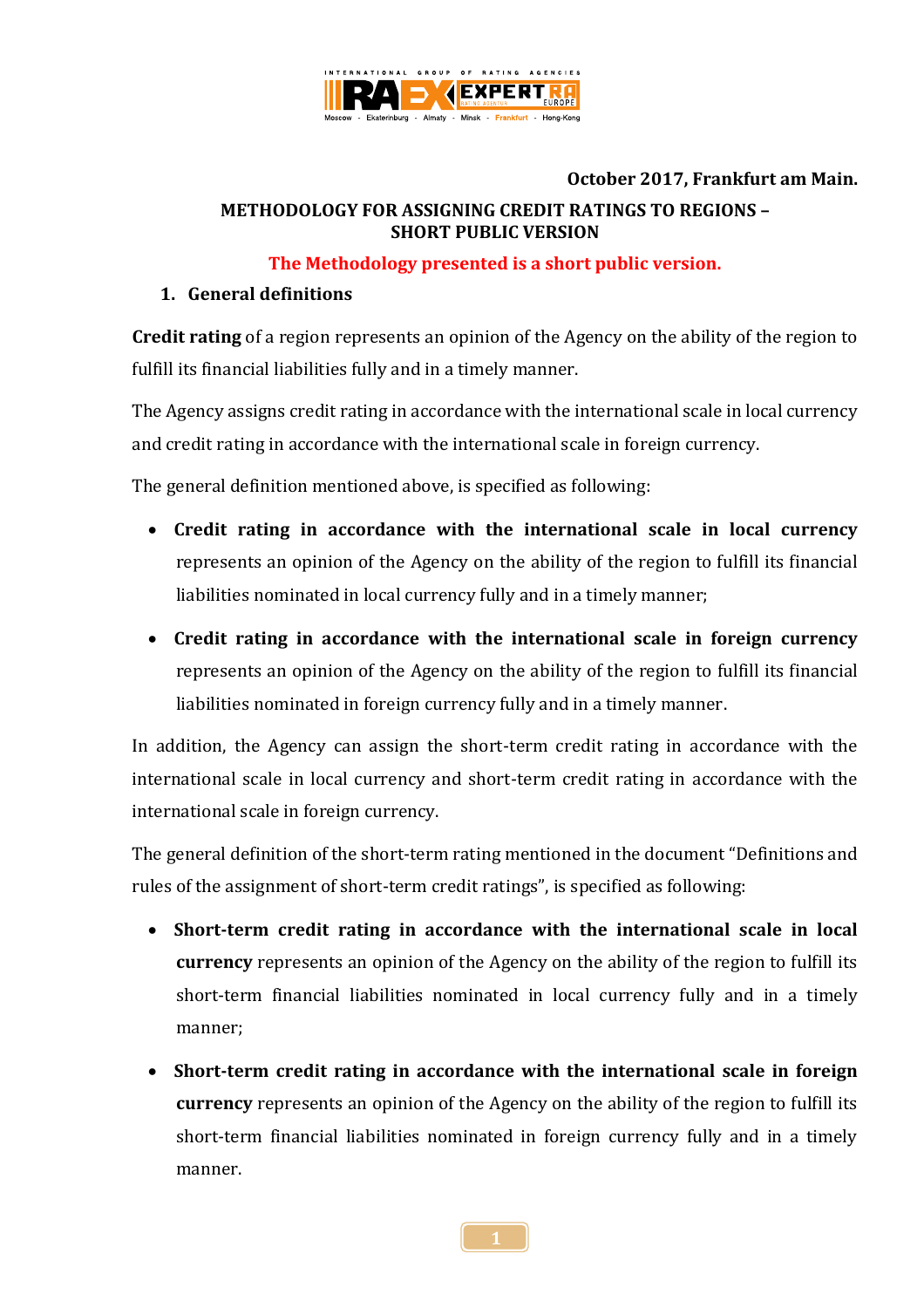

The main risk factors, which according to the Agency's opinion can lead to a default on the region's liabilities, as well as the possible consequences for the region's development, are listed in the scheme on page 3.

This methodology is intended for assigning ratings to a region by determining to which creditworthiness (rating) class this region belongs to.

The rating is a complex discrete assessment of the region's activities, recognized by all stakeholder groups with different interests and qualifications.

The main users of the ratings are the region's creditors. Other users are investors and counterparties of the region whose interest is focused on the possibility of full and timely fulfillment of the region's liabilities, as well as the region's prospects of fulfillment of new liabilities (taking into account possible changes in the economic environment).

The ratings are also intended to be used by the administration of the region for assessing the efficiency of its work.

Only the region's rating and a brief conclusion about the region's creditworthiness (pressrelease and research report on the rating) are published in the media.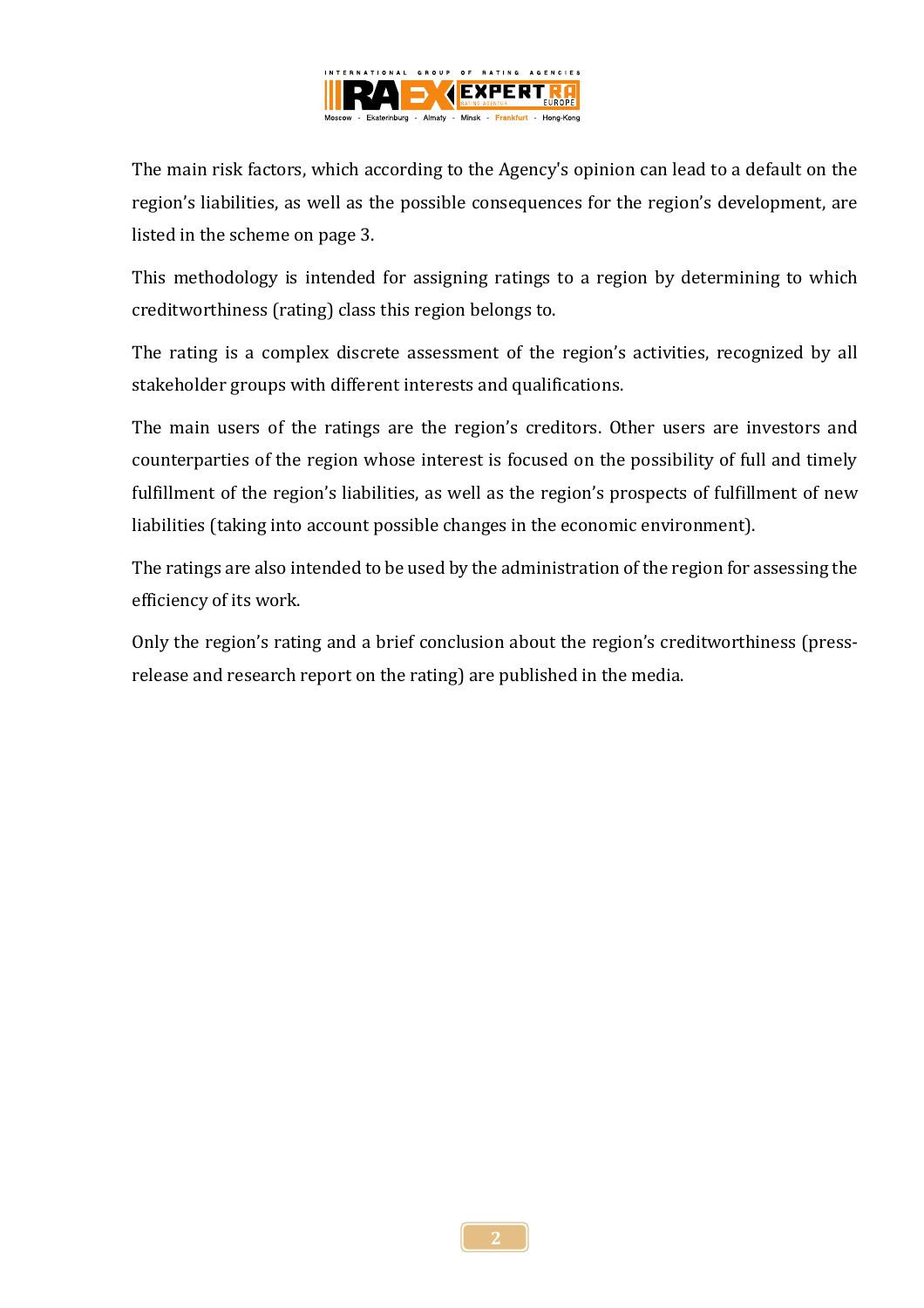

## **Logic scheme:**

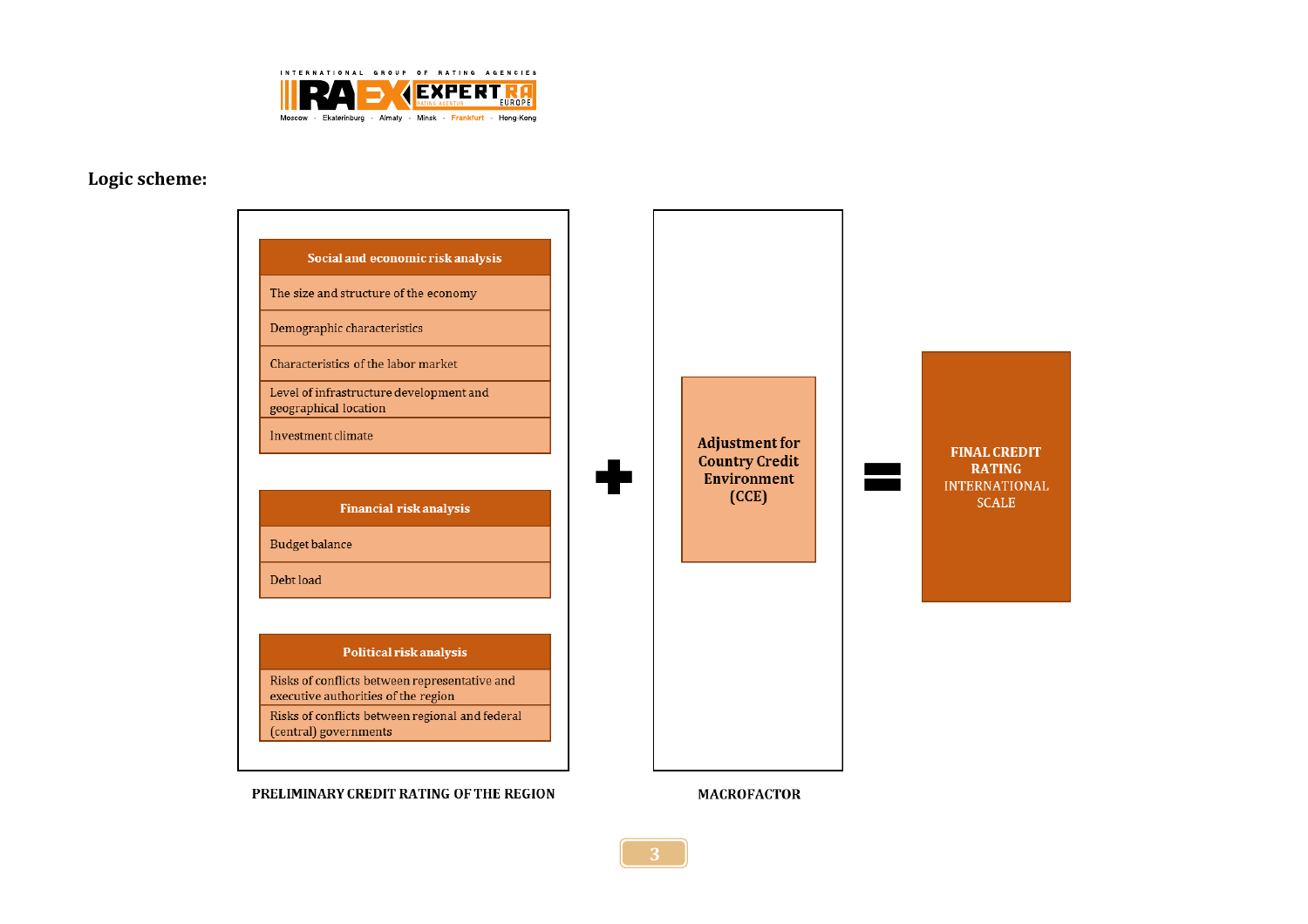

# **2. Sources of information**

2.1. While assigning the rating score, the following sources of information are used:

- Annual reports on the region's budget execution for three years preceding the rating assignment;
- Extracts from the book of regional government debt as of the last reporting date, as of the end of the last completed year and for two previous years;
- Standard questionnaire;
- Prospectuses for scheduled or circulated bond emissions.

2.2. The Rating Agency does not check the correctness of the reports provided by the region and reliability of the data contained therein.

2.3. The Agency may contact the region's administration for clarifications of the indicators and data provided in the reports and questionnaire.

2.4 The Agency has the right to use other sources of information in case of data incompleteness.

# **3. Structure of the rating analysis**

3.1 The scheme of the region's creditworthiness analysis has several levels. The region's creditworthiness analysis is based on the assessment of three main groups of factors: *social and economic risks analysis (1); financial risks analysis (2); political risks analysis (3)*. Each group is divided into several large integral factors.

3.2 Several indicators are analyzed within the framework of analysis of each integral factor. Scores for the indicators within each integral factor may be equal to one of the following values:

| 1        | The factor (indicator) has positive influence on the creditworthiness level               |
|----------|-------------------------------------------------------------------------------------------|
| 0,5      | The factor (indicator) has moderately positive influence on the creditworthiness<br>level |
| $\bf{0}$ | The factor (indicator) has neutral influence on the creditworthiness level                |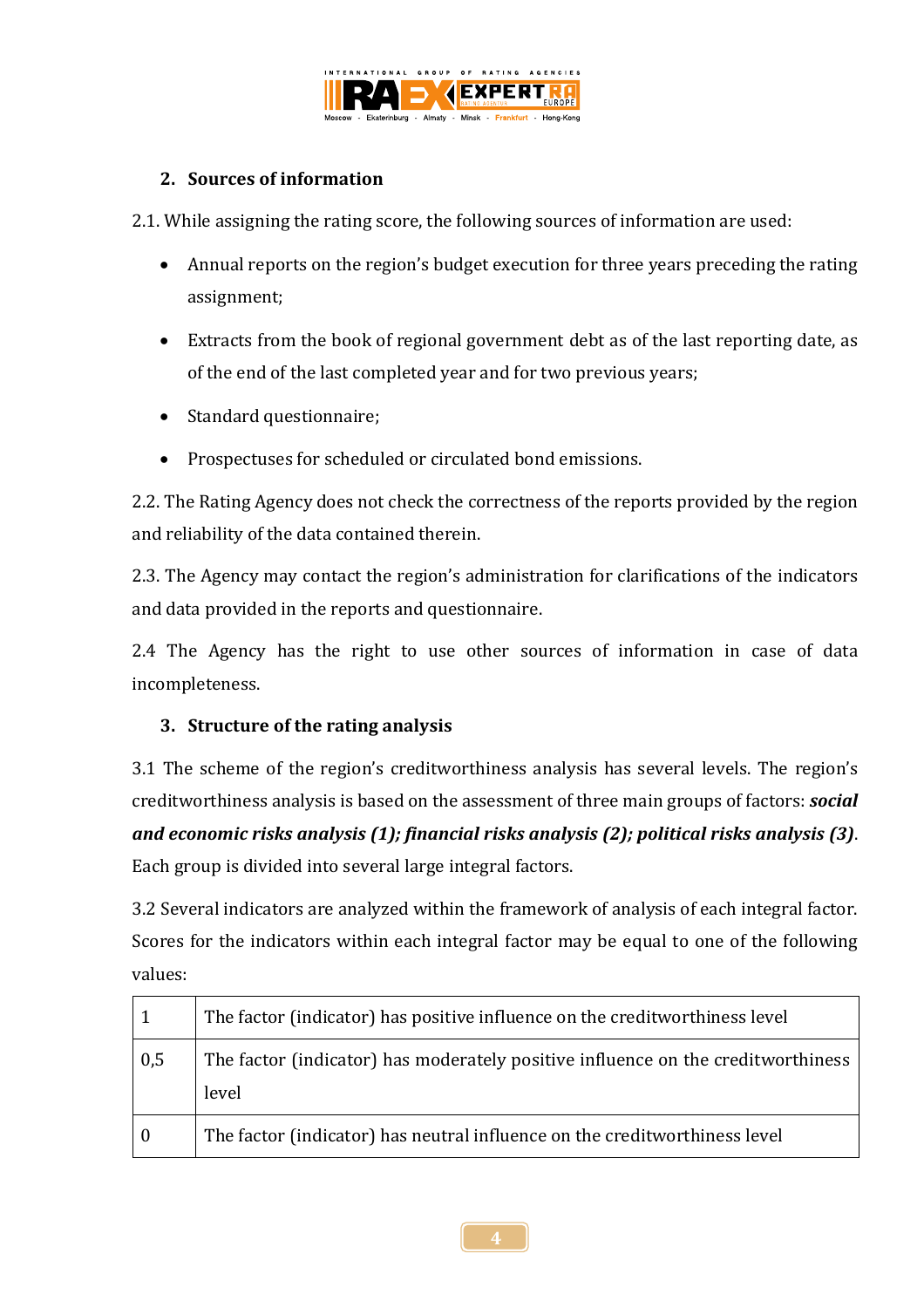

| $-0,5$ | The factor (indicator) has moderately negative influence on the creditworthiness |
|--------|----------------------------------------------------------------------------------|
|        | level                                                                            |
| $-1$   | The factor (indicator) has negative influence on the creditworthiness level      |

3.3 The score for each integral factor is determined as a sum of scores for separate indicators within a group being weighted in a certain manner. Weights of indicators are provided in the **List of indicators and corresponding weights** (page 12).

3.4 Benchmarks for each indicator are based on the data for all regions of a particular country, and then the score is assigned on the basis thereof. If the indicator for the region cannot be assessed directly according to the algorithm provided in this methodology, the expert shall use a similar indicator for local statistical or fiscal standards or assess this indicator based on his/ her reasoned opinion.

3.5 The preliminary **rating score** is determined as a weighted sum of scores for all integral factors.

3.6 The preliminary ratings are then transferred to the international scale through the adjustment for the Country Credit Environment rating (CCE) in foreign currency. The obtained rating is credit rating in accordance with the international scale in local currency. The credit rating in accordance with the international scale in foreign currency is the lowest of credit rating in accordance with the international scale in local currency and sovereign government credit rating in foreign currency of the country where this region is located. Both credit ratings in local and foreign currency refer to one rating scale, described in the Annex 2 of this methodology.

3.7 The rating of a region according to the international scale in local currency is usually capped by the Sovereign government credit rating in local currency of the country where this region is located, as well as rating of a region according to the international scale in foreign currency is usually capped by the Sovereign government credit rating in foreign currency of the country where this region is located. Rating-Agentur Expert RA GmbH **publishes only final ratings in accordance with the international scale in local and foreign currency**.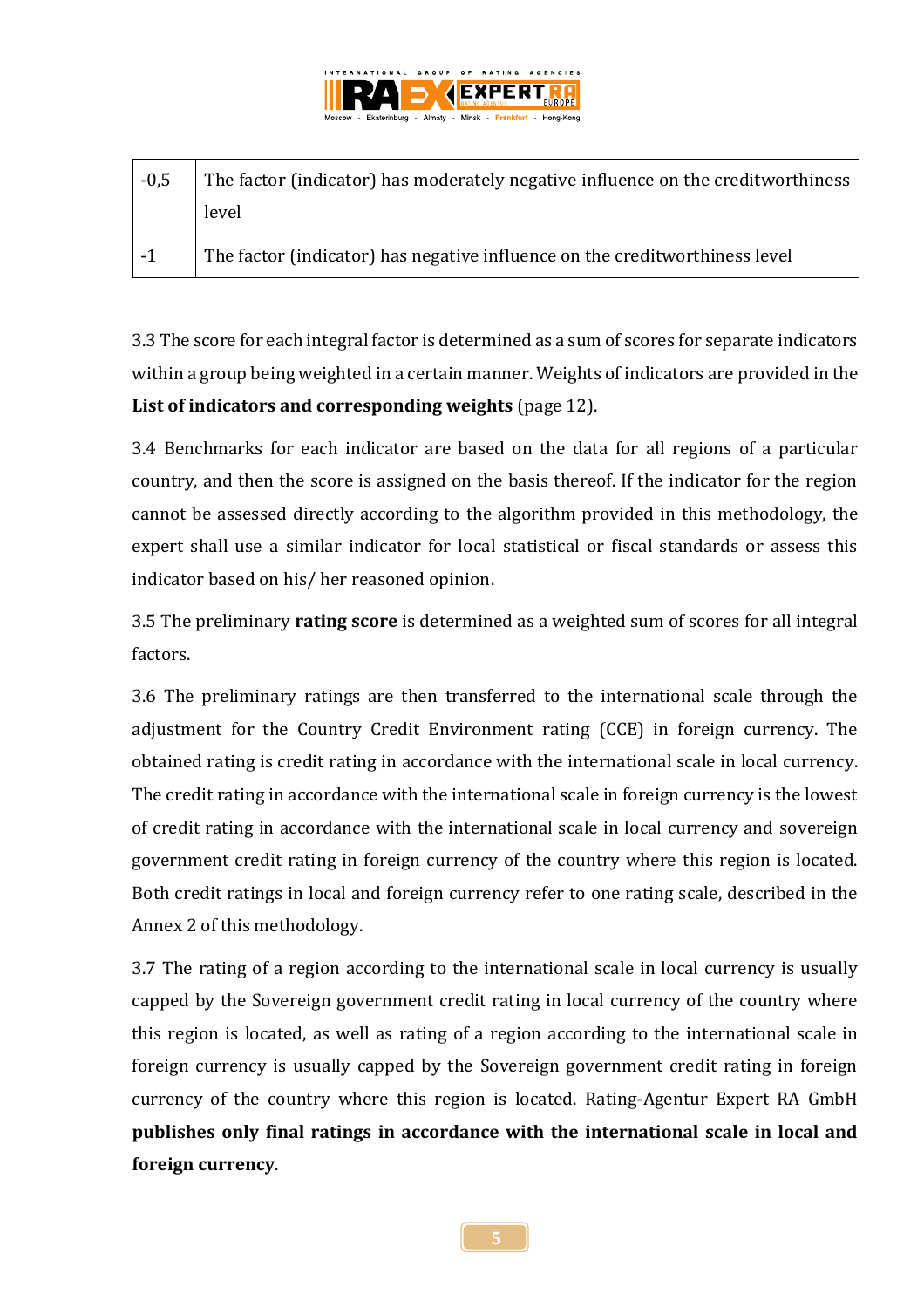

3.8 In addition to the abovementioned ratings, the Agency can assign short-term credit ratings in local and foreign currency. The assigning of these ratings is performed through the transferring the long-term credit ratings in local and foreign currency respectively to the short-term rating scale on the basis of "Rating correspondence table" described in the document "Definitions and rules of the assignment of short-term credit ratings".

## **4. System of indicators**

## 4.1 Section *"Social and economic risks analysis"*

The size and structure of the economy

The level of economic development, expressed by the GRP per capita, is the basic indicator describing the wealth levels and labor productivity in the regional economy, and therefore – regional tax base strength. A region with high levels of GRP per capita, as compared with the country average or regional peers, has usually more fiscal independence and, all else being equal, support the creditworthiness assessment of the regional government.

The diversification of the regional economy and, therefore, its tax base diversification, also significantly influences the stability of the regional budget income. The fiscal stance of a region having a well-diversified economy with high share of defensive industries is less exposed to macroeconomic and market shocks. On the other hand, a region with a highly concentrated economy is prone to have very volatile revenues and it is more likely that it would need additional financial support from other budget tiers in periods of economic distress.

# Demographic characteristics

Population and its dynamics are factors which affect the regional tax base, especially the collection of personal income tax (PIT). A large and increasing population correlates with a higher amount of potentially collected taxes, while a small and decreasing population reduces the region's revenues.

In addition, the Agency assesses the age structure of the regional population. A high share of non-working age population resulting in higher dependency ratios, increase the potential level of social spending on the regional budget while at the same time decreasing the tax base for personal taxes, such as PIT.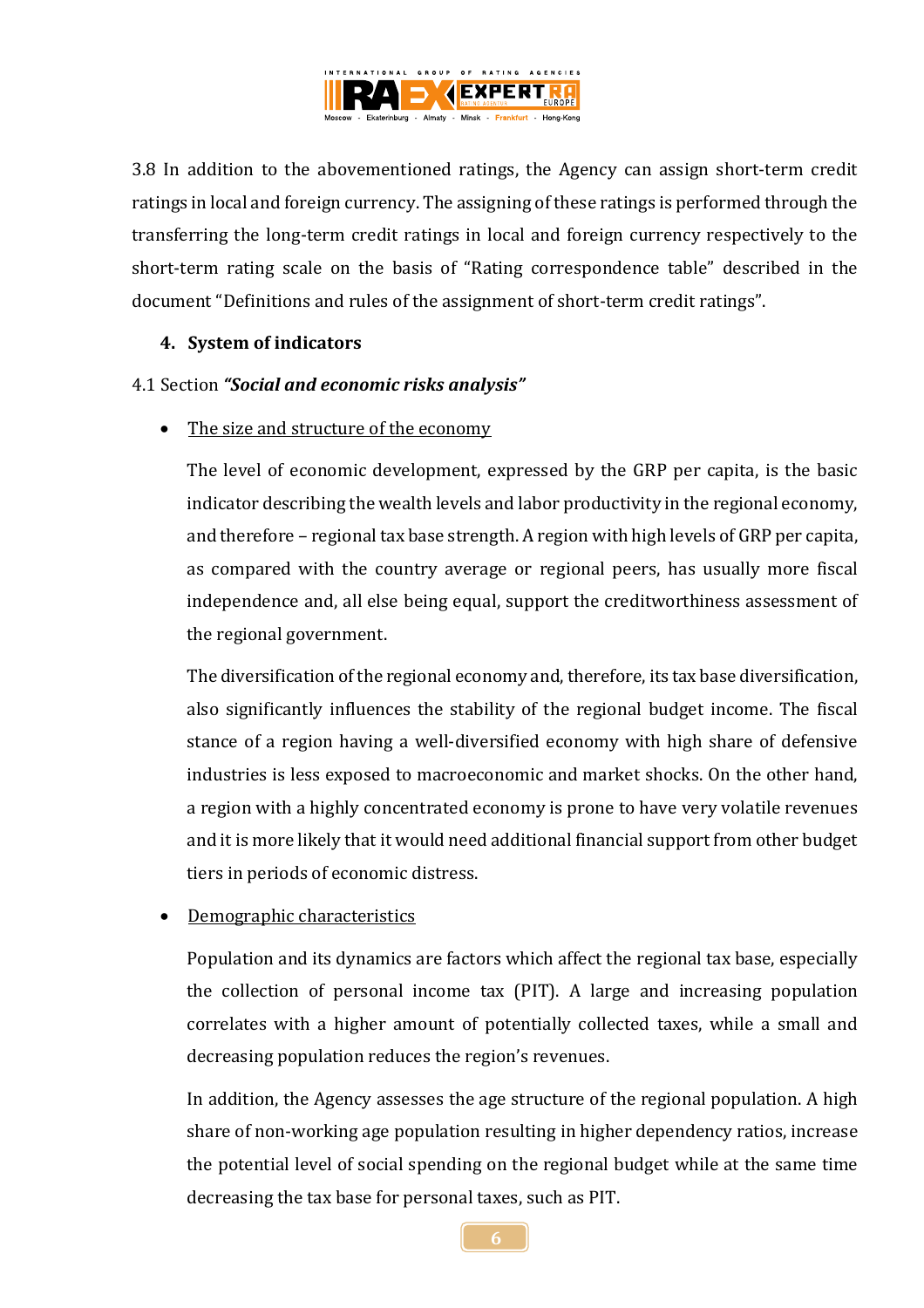

## Characteristics of the labor market

While evaluating the stance of the local labor market, the Agency focuses on two main indicators: average salary and unemployment rate. Average salary is used as a more accurate measure for the assessment of the personal income tax base characteristics, as compared with the level of total personal income, which can be distorted by nonregistered income. Higher levels of average salary result in higher fiscal income and, all else being equal, in a higher level of creditworthiness.

High unemployment rates negatively affect the fiscal performance of the region. Elevated unemployment potentially increases the level of social payments and other related costs for the regional budget. At the same time, even if unemployment related expenditures are partly or fully mitigated by the transfers from another budget tier, the high share of unemployed population reduces the regional tax base. Consequently, higher unemployment rates will usually increase the risks of deficit and debt increase.

## Level of infrastructure development and geographical location

The Agency uses the range of quantitative and qualitative indicators to assess the level of infrastructure development and geographical location of the rated region. Road density is used as the basic characteristic of the infrastructure development of the region. Authorities of the territories having low levels of this indicator have to maintain larger capital expenditures to compete with more developed regions and therefore have a higher risks of deficit and debt increase.

Proximity of the region to the capital or to the most developed part of the country (in some cases) in terms of infrastructure, is used to assess the risks related to the region's geographical location. Unit cost of transport and social infrastructure in regions with non-favorable nature characteristics (such as mountains, deserts or territories with extreme climate) as well as in regions located far from the most populated zones of a country, are higher as compared with regions located close to the main economic and financial centers. In addition, the formers have more barriers to increase its tax base. Hence, favorable geographical location positively affects the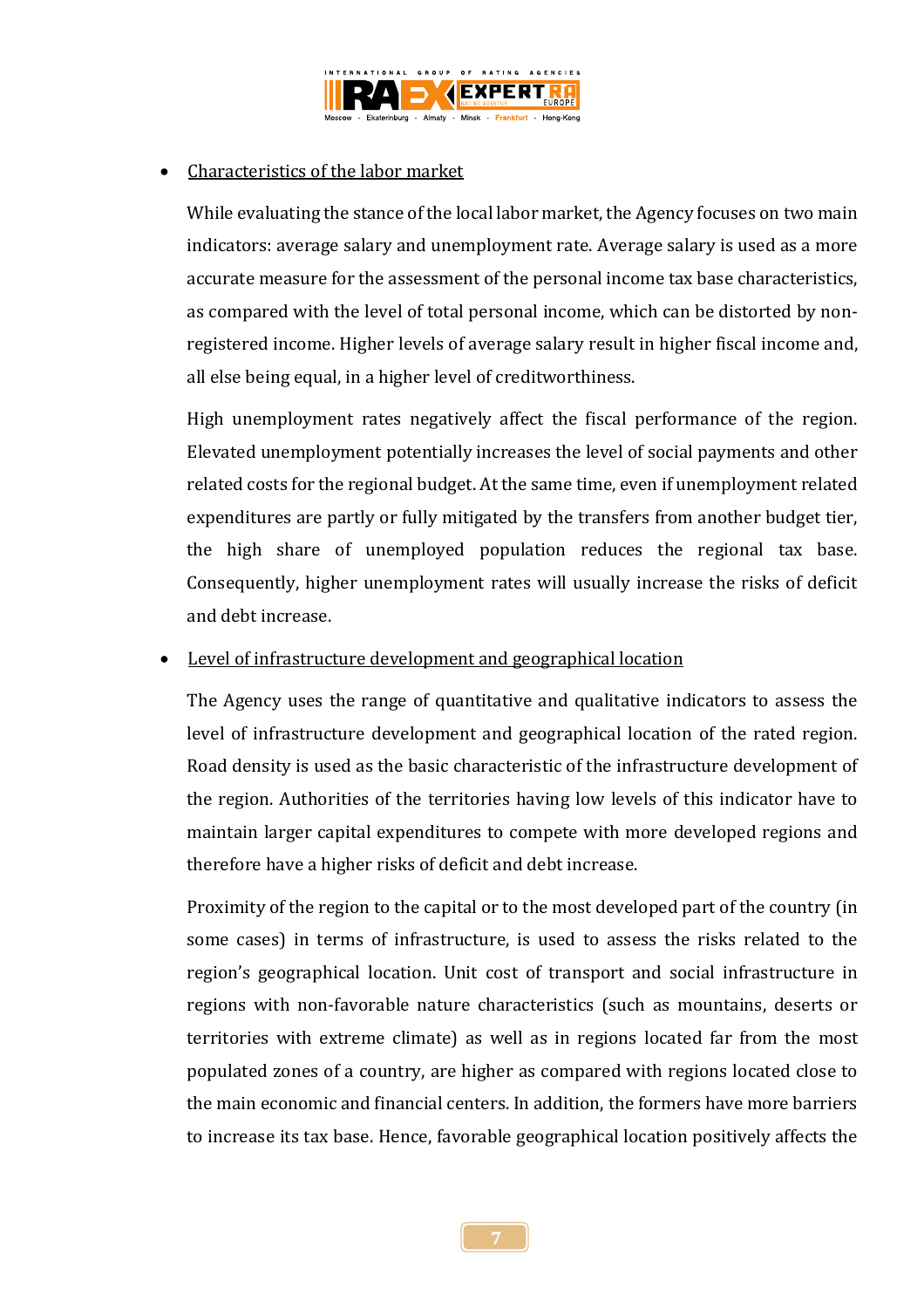

region's creditworthiness. The Agency also considers the presence of big sea ports 1 as an additional advantage for the regional economy and fiscal revenues, since this type of infrastructure provides benefits from foreign trade for the region.

• Investment climate

The Agency assesses the characteristics of the region's investment climate through the analysis of two main indicators: total investments and foreign direct investments (FDI) per capita. The total investments per capita indicator shows the actual values of funds invested on the territory of the region. High levels of this indicator show the widening industrial base and increasing level of infrastructure development of the region, and therefore, are related to the broader future tax base as compared with the current stance. Foreign investments per capita focuses on the attractiveness of the region for foreign investors, which are not only the source of additional funds for the economy and taxes for the budget, but also usually source of new technologies and industry standards (especially for developing countries).

In addition, the Agency can use qualitative assessments of investment attractiveness, such as independent complex indexes of business climate, calculated by local or international think tanks or non-government organizations.

## 4.2 Section *"Financial risks analysis"*

The structure of financial risks analysis provided in the methodology is intended for regions from countries with a fiscal federalism system. For regions of countries with another type of budget system, the algorithm of assessment of some indicators can be different.

Budget balance

To assess the fiscal stance of the regional government the Agency evaluates both revenues and expenditures with a range of quantitative and qualitative indicators. We also evaluate the size of the fiscal balance and the quality of the budget management in the rated region.

The volume of revenues and its dynamics are used as an indicator of the size and stability of the funding base. In addition, the Agency takes into account the volume of

<sup>1</sup>  $1$  Only for regions from countries which have access to the sea. For land-locked countries availability of big transport nodes and river ports shall be assessed.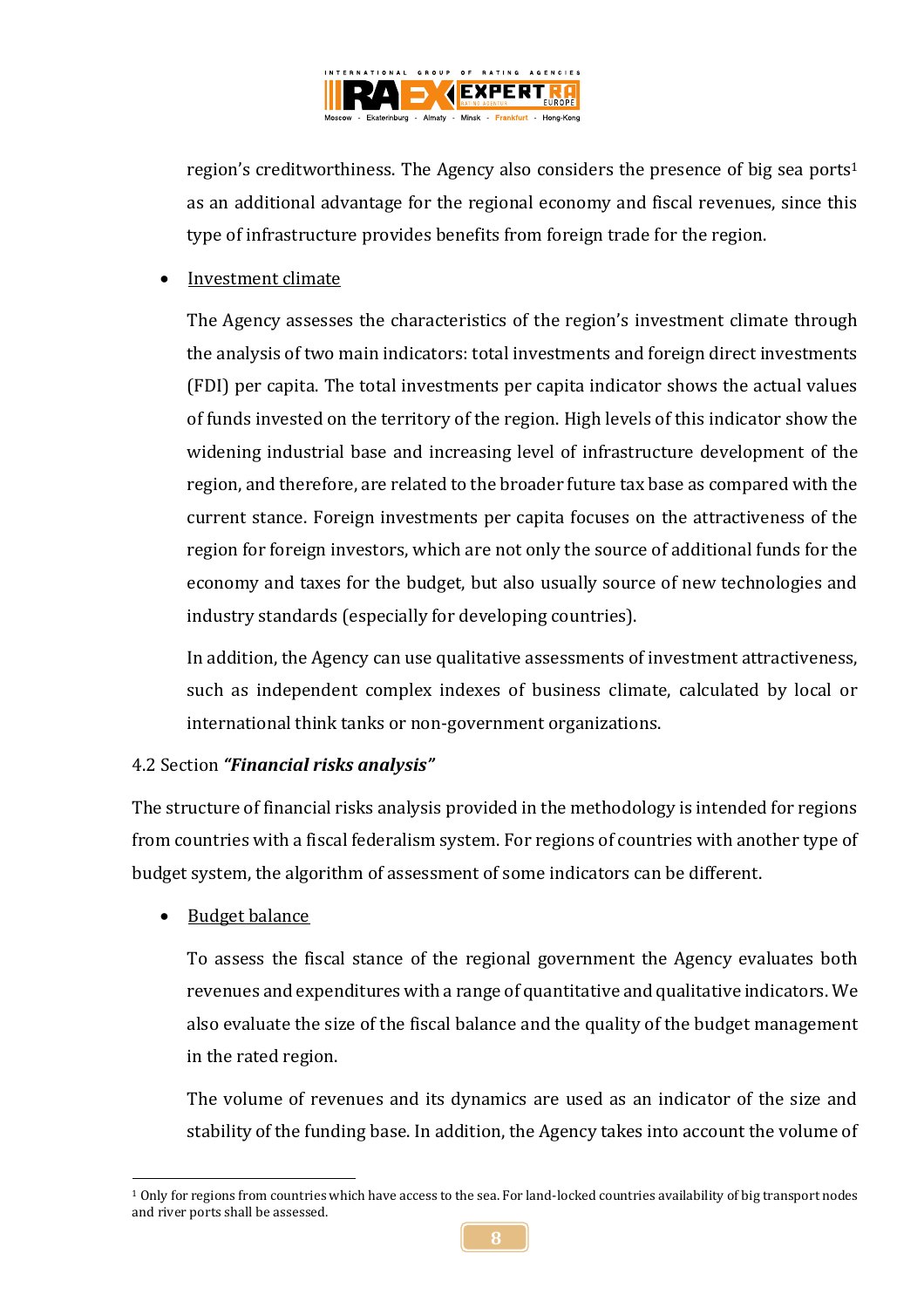

the tax collected on the region as an indicator showing the importance of the entity for the national fiscal system and, therefore, the probability to have additional preferences or extraordinary financial support from the highest budget tier.

The main quantitative indicator for the assessment of the structure of revenues is the share of transfers from the highest budget level in total revenues of the consolidated regional budget. A high share of such type of revenues indicates that the regional government does not have enough own funds to finance its financial obligations and, thus, increases the exposure of the regional budget to risks related to another budgetary tier. However, the Agency also assesses the flexibility of incoming transfers. Even if the share of total transfers in the budget revenues is high, the major part of such funds can be formed by transfers not bearing any covenants or conditions. Such structure of transfers will be assessed positively by the Agency, as the regional government has more space to use incoming funds according their needs. The Agency also assesses the structure of tax revenues to evaluate the region's dependency on particular taxes, industries or particular taxpayers.

While assessing the expenditures part, the Agency focuses on the expenses flexibility in order to assess which share of fiscal expenditures can be easily reduced in case of financial stress. Current expenditures such as salaries or obligatory social payments are usually difficult to reduce on short notice without negative economic and social consequences, while capital expenditures are considered as a more flexible part of the fiscal expenses.

The level of fiscal balance is used by the Agency as a resulting measure for the assessment of the fiscal performance of the region. A fiscal surplus shows that the region has enough revenues not only to cover its current expenditures, but also to pay its financial liabilities, create financial reserves or invest funds in development projects. In contrast, a sustained budgetary deficit can lead to debt increase, and therefore negatively affect the creditworthiness assessment.

In addition, the Agency assesses the quality of budget management through different ratios and qualitative factors. The level of tax collection<sup>2</sup> shows the quality of fiscal

1

<sup>&</sup>lt;sup>2</sup> This indicator is assessed by the ratio of tax payments received in a certain period to the volume of tax liabilities that must be incurred in the same period according to the law.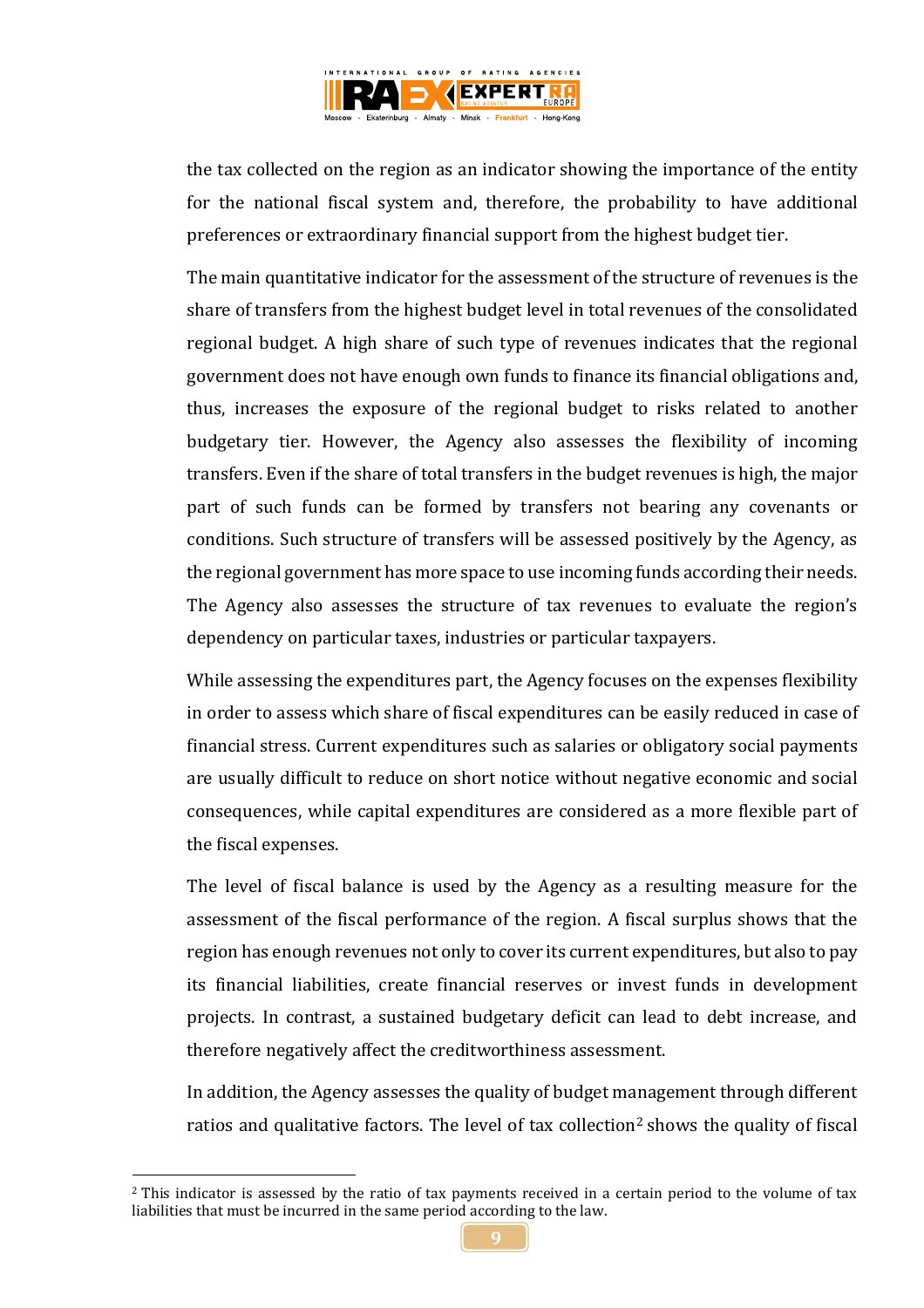

planning of local tax authorities (or local representatives of the centralized tax collection service) and payment discipline of local taxpayers. Significant underperformance of the budget as compared to the initially planned targets reflects an overestimation of the tax base for a particular period or that local taxpayers somehow can avoid paying taxes. The level of deviation of the actual budget figures from the planned ones (according to the budget execution) is also used to assess the adequacy of budget forecasting in the region. Finally, the Agency can use additional qualitative parameters and take into account results of budget management supervision by federal authorities to assess the quality of budget management.

## Debt load

The Agency assesses the debt load of the region using a set of quantitative ratios taking into account the structure of the debt and credit history of the rated region. The main variable used to assess this factor is the ratio of total debt to own budget revenues (total revenues minus transfers from the higher budget level), which shows the ability of the regional government to pay its debt without external financial support. In addition, the Agency takes into account the share of debt servicing expenses in the region's expenses and the ratio of debt to the value of regional government's property.

When analyzing the debt structure, the Agency focuses on the debt breakdown by maturity, lenders and currency. A high share of short-term debt is negatively assessed, because such composition of the regional liabilities creates pressure on the fiscal stance of the government in case of abrupt changes in the level of revenues and shows the low level of fiscal planning. High concentration on one single or group of related creditors is also a negative factor because it increases the dependence of the region on one source of funding and makes the debt conditions less predictable. However, if the debt is mostly formed by loans from another budget tier or nonmarket loans from special financial institutions (such as IMF, local development funds, etc.), this can be assessed as a positive factor due to the high probability of prolongation or restructuring. Moreover, the Agency assesses high levels of FX-debt as a strong negative factor. Usually, all budget revenues of the region are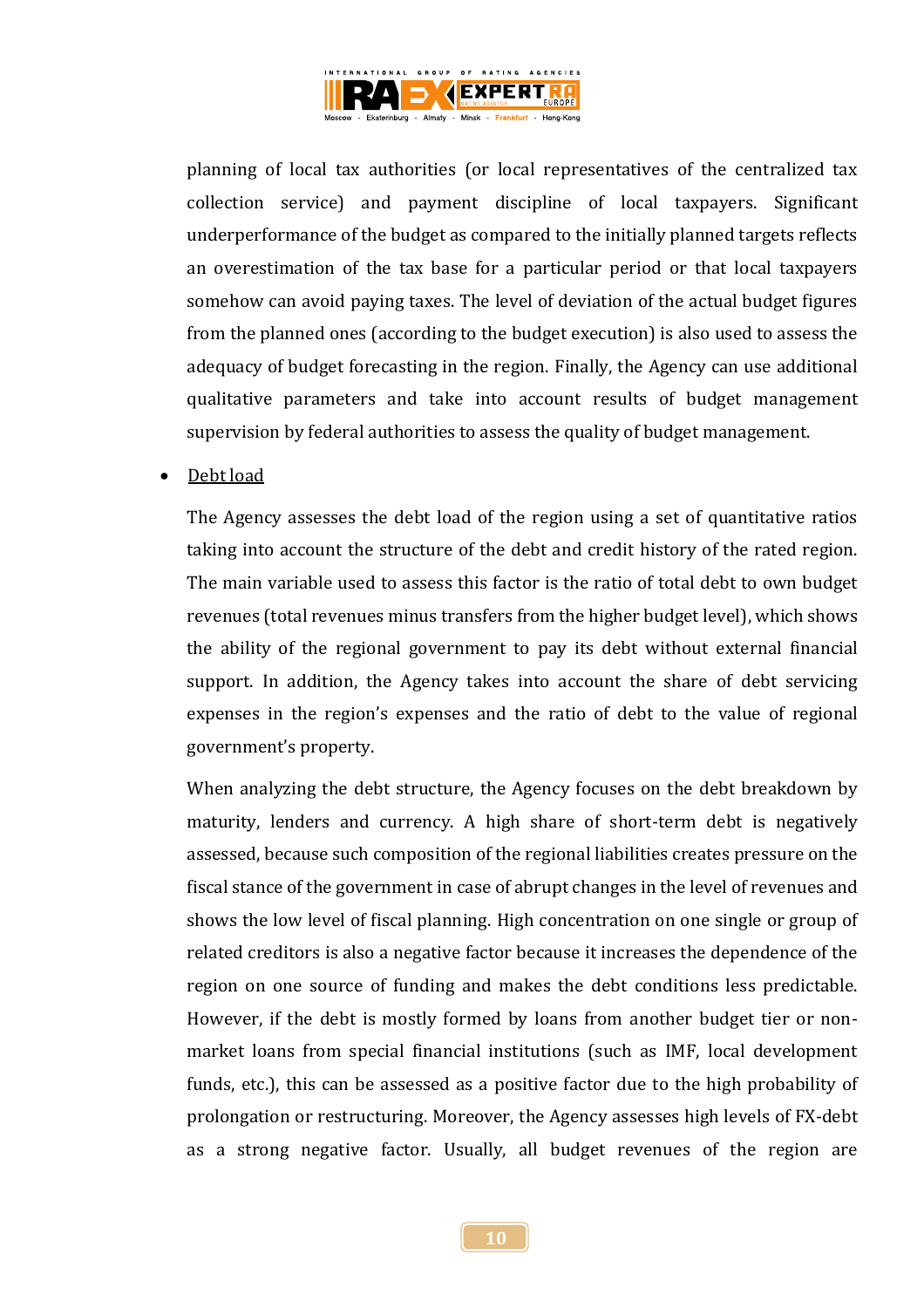

denominated in local currency and, as a result, the presence of FX-debt negatively affects the volatility of the overall debt load.

At the final stage, the Agency analyses the credit history of the rated region on the basis of the recorded debt repayment, public debt instruments issuing, assigned credit ratings, as well as presence of defaults and overdue financial liabilities in the past.

## 4.3 Section *"Political risk analysis"*

Risks of conflicts between representative and executive authorities of the region

Presence of such conflicts are assessed by the Agency as a negative factor as they substantially distort the quality of budget planning and budget execution (including debt repayments). In extreme scenarios, if the legislature has the right to block debt repayments from the regional budget and has a conflict with executive authorities, the latter increases the probability of default even if the financial ratios remain at acceptable levels.

# • Risks of conflicts between regional and federal (central) governments

Conflicts between regional and federal (central) governments substantially increase the risks of regional defaults, especially in the countries with large scaled budget equalization. If a region which depends heavily on budget transfers has a conflict with the central government, it decreases the probability of financial support from the highest budget tier, especially if the fiscal rules are not transparent. Therefore, such regions are more exposed to default risks.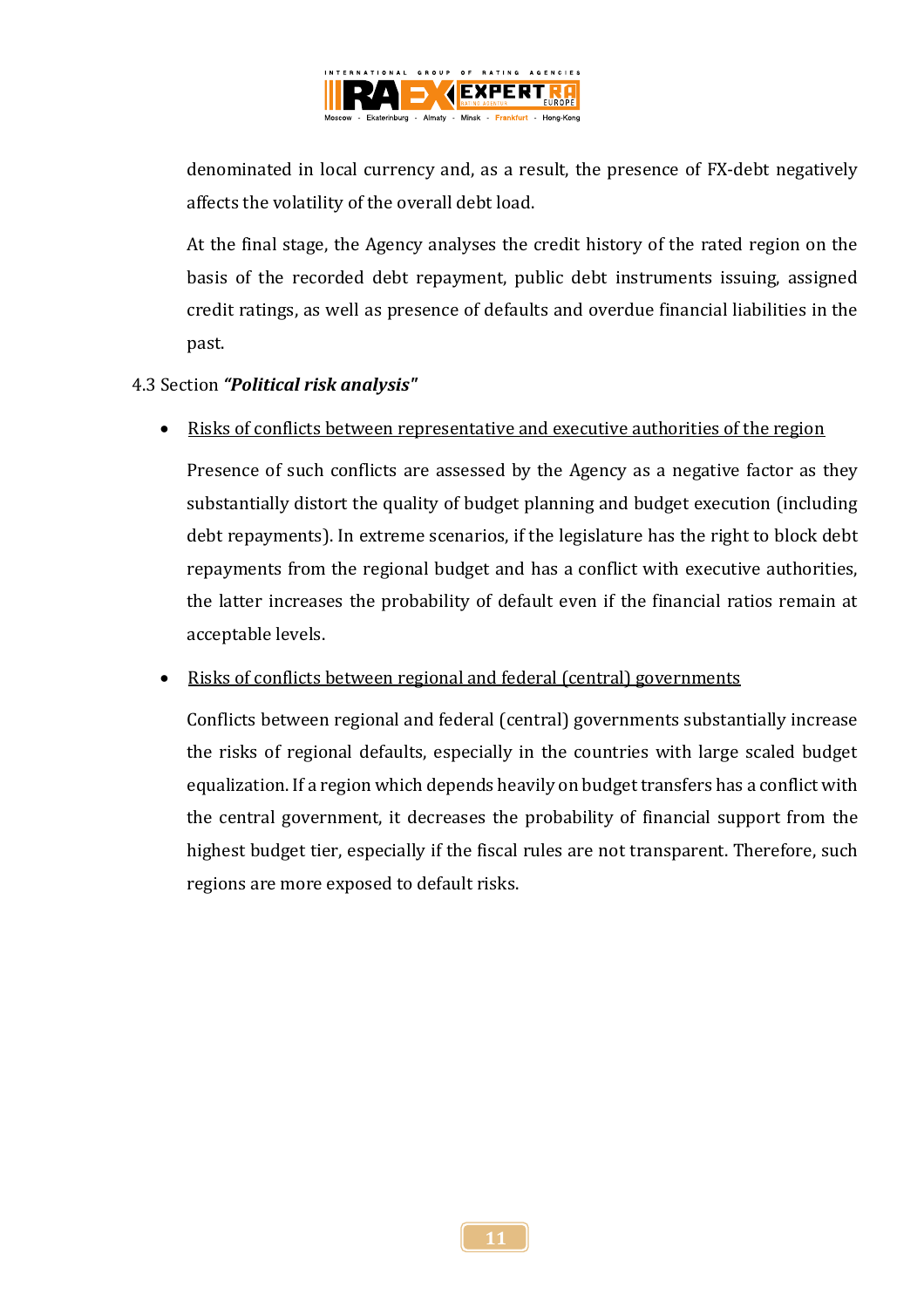

# **Annex 1. List of indicators and corresponding weights**

| <b>Factors</b>                                                                    | <b>Weight</b> |
|-----------------------------------------------------------------------------------|---------------|
| <b>I. Social and economic risks</b>                                               | 40,0%         |
| The size and structure of the economy                                             |               |
| <b>Demographic characteristics</b>                                                |               |
| <b>Characteristics of the labor market</b>                                        |               |
| Level of infrastructure development and geographical location                     |               |
| <b>Investment climate</b>                                                         |               |
| II. Financial risks                                                               | 50,0%         |
| <b>Budget balance</b>                                                             |               |
| Debt load                                                                         |               |
| <b>III. Political risks</b>                                                       | 10.0%         |
| Risks of conflicts between representative and executive authorities of the region |               |
| Risks of conflicts between regional and federal (central) governments             |               |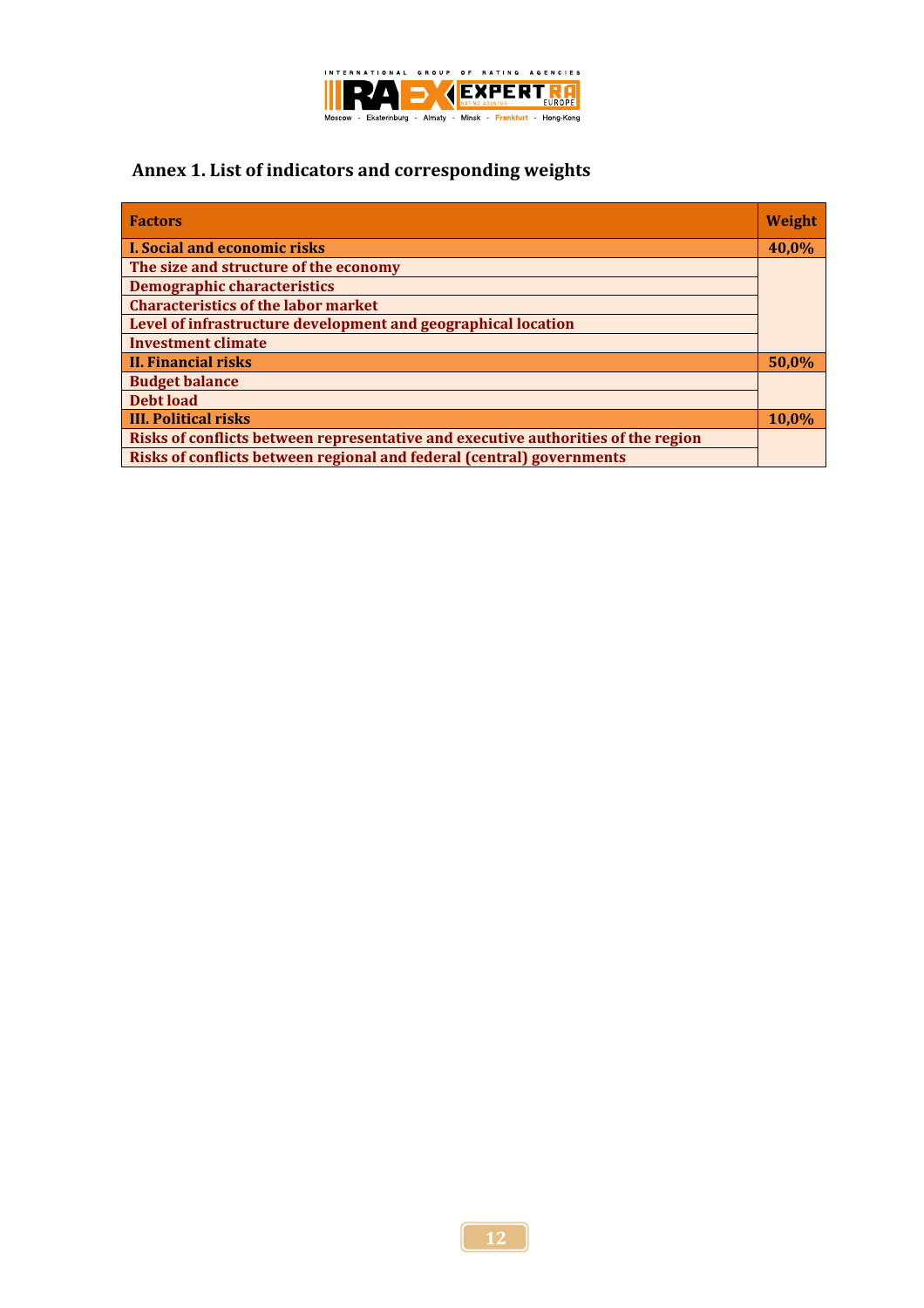

## **Annex 2. Rating classes**

Credit rating assigned by Rating-Agentur Expert RA GmbH is defined on the basis of allocating the region to one of ten rating classes (according to the international scale).

### **The region can be classified into one of the following rating classes:**

### *AAA - Highest level of creditworthiness*

In the short-run the region will ensure timely fulfillment of all its financial liabilities, both current and contingent, with exceptionally high probability. In the mid-run there is a significant probability that the liabilities will be fulfilled even in case of significant unfavorable changes in the macroeconomic and market indicators.

### *AA - Very high level of creditworthiness*

In the short-run the region will ensure timely fulfillment of all its financial liabilities, both current and contingent, with very high probability. In the mid-run there is a significant probability that the liabilities will be fulfilled if the macroeconomic and market indicators remain stable.

#### *A - High level of creditworthiness*

In the short-run the region will ensure timely fulfillment of all its financial liabilities, both current and contingent, with high probability. In the mid-run the probability of fulfilling the liabilities requiring significant payments depends greatly on the stability of the macroeconomic and market indicators.

### *ВBB - Moderately high level of creditworthiness*

In the short-run the region will ensure timely fulfillment of all its current financial liabilities, as well as smalland medium-sized contingent liabilities with high probability. Probability of financial difficulties in case of incurred contingent liabilities requiring significant lump-sum payments is considered as moderately low. In the mid-run the probability of fulfilling the liabilities depends on the stability of the macroeconomic and market indicators.

## *ВB - Sufficient level of creditworthiness*

In the short-run the region will ensure timely fulfillment of all its current financial liabilities, as well as smalland medium-sized contingent liabilities with high probability. Probability of financial difficulties in case of incurred contingent liabilities requiring significant lump-sum payments is considered as moderate. In the midrun the probability of fulfilling the liabilities depends on the stability of the macroeconomic and market indicators.

#### *В - Moderately low level of creditworthiness*

In the short-run the region will ensure timely fulfillment of almost all of its current financial liabilities with high probability. Probability of not fulfilling incurred contingent liabilities requiring large payments is moderately high. In the mid-run the probability of fulfilling the liabilities depends on the stability of the macroeconomic and market indicators.

#### *СCC - Low level of creditworthiness*

In the short-run the probability of not fulfilling financial liabilities of the region is high.

## *СC - Very low level of creditworthiness (close to default)*

In the short-run the probability of not fulfilling financial liabilities of the region is very high.

## *С - Lowest level of creditworthiness (partial default)*

The region is not ensuring timely fulfillment of some financial liabilities.

#### *D - Default*

The region is not ensuring the fulfillment of all its financial liabilities.

One of the above rating levels that can be assigned to the region (excluding AAA and ratings below CCC) may be supplemented with (+) or (-) sign depending on the value of the rating score.